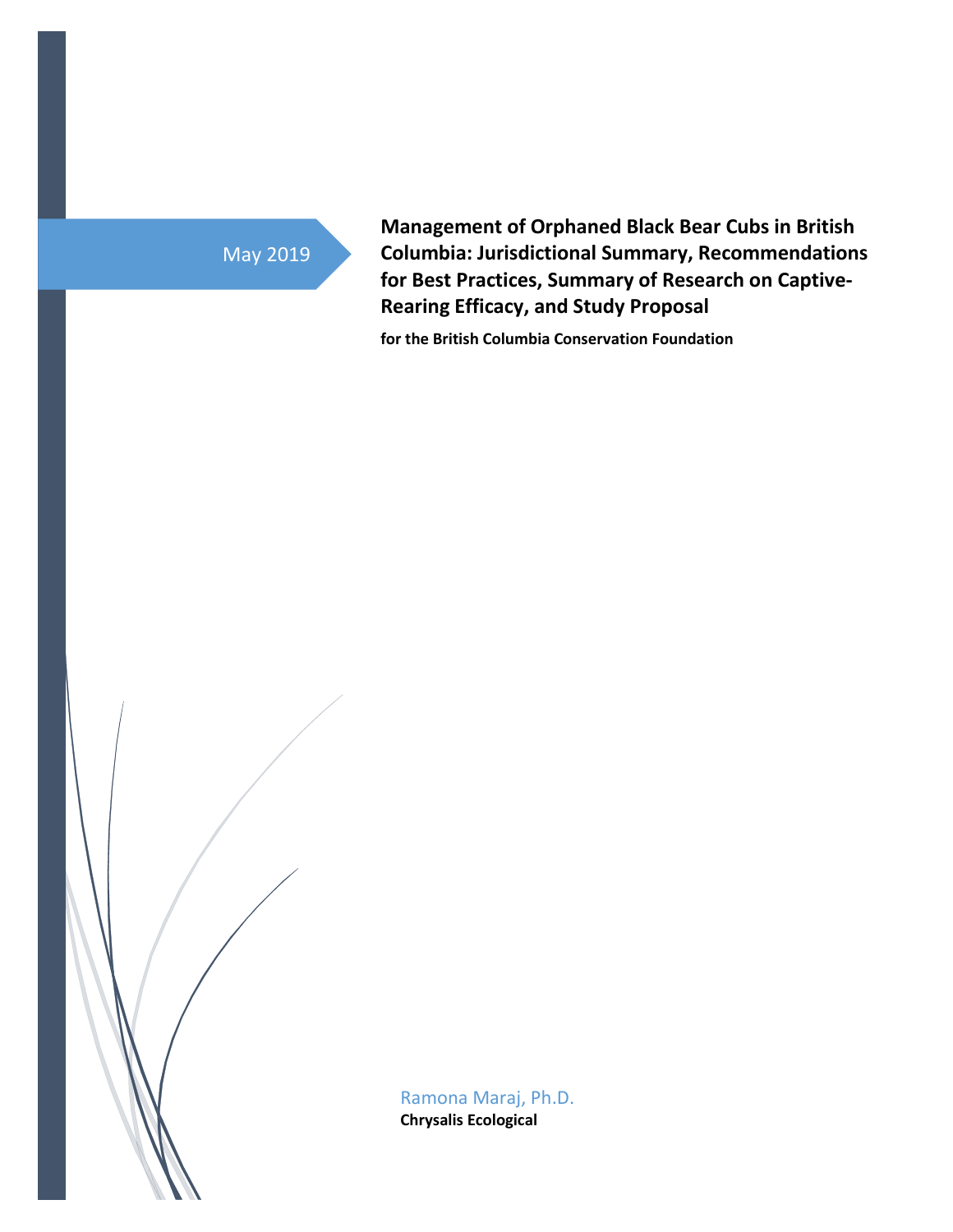## Efficacy of Orphaned Cub Captive-rearing

Orphaned bears have been captive-reared and released back to the wild for more than three decades, often without a clear understanding of their fates because post-release monitoring is not a common practice. As a result, management agencies lack efficacy data on post-release success rates. To date, there have been few studies on captive-rearing of bears, and most have been limited to bears kept at a single facility. Where studies have been completed, researchers defined primary success of a captiverearing program where bears released back into the wild survive at rates comparable to wild conspecifics and avoid human-bear conflict post-release. Using this definition of success, I summarize the findings of key studies that look at the efficacy of orphaned cub captive-rearing, and other common concerns with releasing captively-reared bears.

## Breck et al. (2008)

## *Summary: Breck et al. (2008) looked at the role of social learning, asocial learning and inheritance in creating conflict behavior in bears.*

In this study, Breck et al (2008) investigated whether two distinct behavioral patterns, non-foodconditioning (NFC) and food-conditioning (FC), observed in populations of black bears partitioned along genetic lineages. They used data from two distinct bear populations where both NFC and FC bears were studied and used behavioral and genetic data to compare genetic relatedness within and between NFC and FC bears. They hypothesized that if behavior between individuals was similar because of genetic inheritance or parent-offspring social learning, they should see simultaneous behavioral and genetic divisions, such as along familial lineages.

They combined genetic data with behavioral data for 116 American black bears from the Lake Tahoe Basin and Yosemite National Park, USA. They categorized individual bears as food-conditioned (FC) or non-food-conditioned (NFC) based on their behavior over a several year period of intensive study at each site. They compared levels of relatedness, based on microsatellite DNA genotyping, within and between these groups and compared behavior between nine mother-offspring pairs determined through genetic analysis of maternity.

Based on four separate analyses of the data there was no evidence that food-conditioning behavior in black bears partitioned along related lineages, indicating that the acquisition of food conditioning behavior was more likely a function of either social learning that occurs independently of close relatives or asocial learning.

## Beecham et al. (2015)

*Summary: This is one of the first multi-institutional studies, spans multiple continents, countries and captive-rearing practices, and considers the efficacy of captive-rearing on three species of bears. This study also evaluated whether spring, fall or winter releases produced better survival rates for cubs. This study included collared bears in the sample. It showed similar rates of survival and conflicts with people as wild bears. There was no difference between fall and summer released bears when considered on par with their wild counterparts.*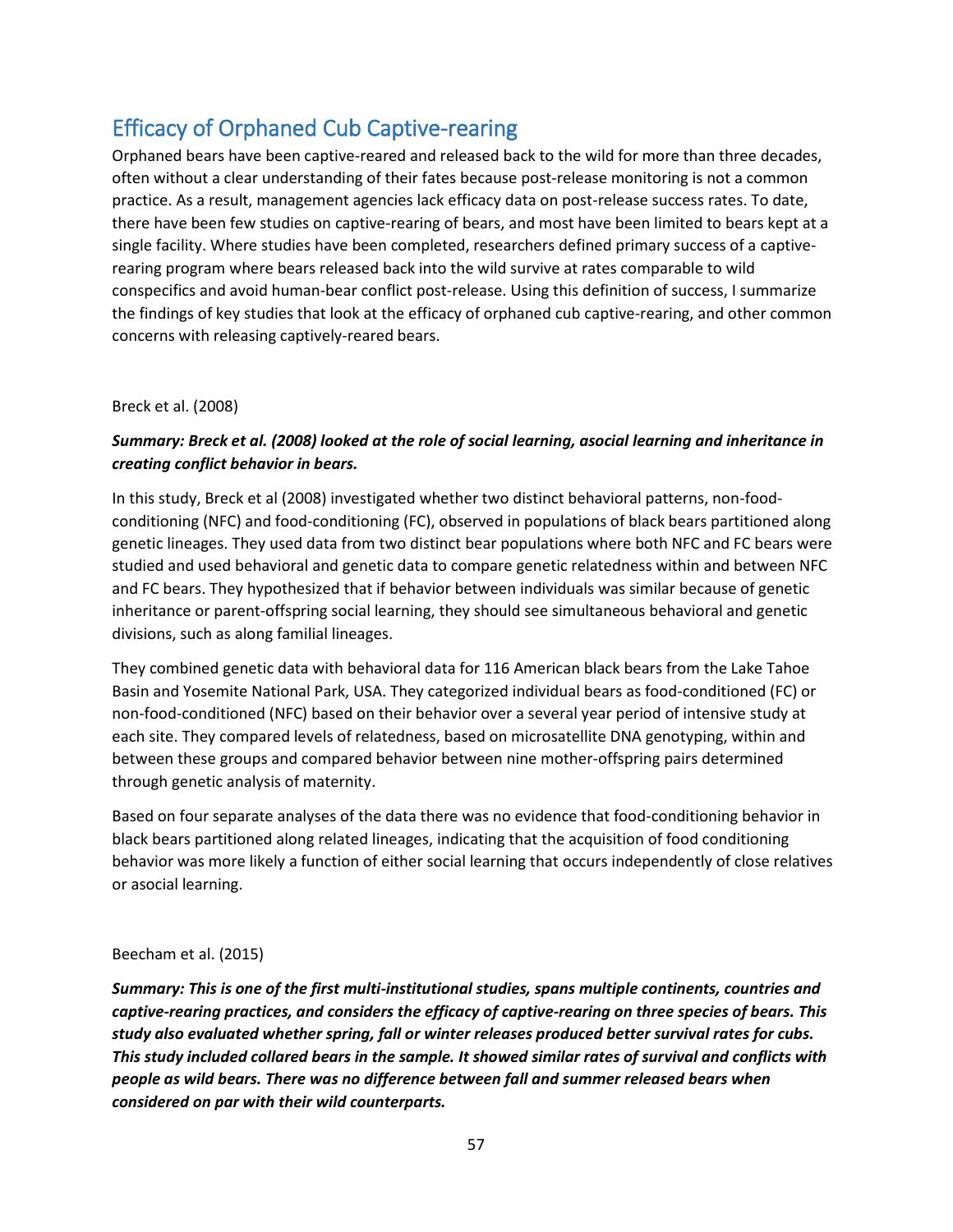Multi-institution studies that look at the effects of captive-rearing on black bear survival and behavior are lacking, particularly in North America. This study was a precedent for multi-institution data analysis among wildlife rehabilitation centers. Beecham et al. (2015) evaluated the potential management and conservation implications of releasing captive-reared bears by documenting post-release survival, cause specific mortality, human conflict activity, movements, and reproduction for 550 American black, brown and Asiatic black bears reared in 12 captive-rearing programs around the world. They defined postrelease success in two hierarchical levels: 1) primary success was achieved when captive-reared bears were able to survive in the wild and avoided negative interactions with humans; and 2) secondary success was achieved when bears demonstrated life-history traits similar to wild bears, including postrelease movements and reproduction.

All orphaned bears included in this study were accepted into captive-rearing facilities during their first year of life. The cubs were kept in captivity for 2–14 months using a variety of captive-rearing protocols, all accepted under the International Fund for Animal Welfare (2007), which primarily involved minimizing post-weaning human contact during their captivity. Bears were fed natural foods, supplemented with dry dog food and other anthropogenic foods after weaning (Beecham 2006).

Captive-reared bears considered suitable for reintroduction into the wild were released as yearlings (11– 23 months) into habitat occupied by the species. Release sites ranged from rural to remote areas with no exceptional levels of protection for released bears. Releases of American black bears took place during the first winter (Nov–Mar) or the second year during spring or summer (Apr–Jul), with a few exceptions (7%) that were kept in captivity until the second fall (Sep–Oct) when they were considered releasable. Bears released in winter were placed into natural or artificial dens or released directly to choose a natural den site.

All released bears were ear-tagged and/or equipped with very high frequency (VHF) or global positioning system (GPS) telemetry collars for post-release monitoring. Monitoring frequency and duration varied among projects because of logistical constraints and funding limitations. Collared bears were monitored until the collar dropped or malfunctioned and provided data on survival, cause-specific mortality, and movements. Ear-tagged bears provided opportunistic data on longevity, movements, and conflict activity.

Approximately 30% of all released bears were not observed post-release and were categorized as unknown fate, 31% were known to have died, and 39% were alive when last observed. The primary causes of mortality for American black bears were sport hunting and road kills. Survival rates varied considerably among states and provinces, ranging from ~0.502 in Washington to ~0.897 in Utah. Bears released in the 3 northwestern states, with unlimited or controlled entry spring hunting and unlimited fall hunting opportunities (Idaho, Montana, and Washington), had lower survival than states and provinces with controlled entry or no spring hunting and unlimited fall hunting opportunities (New Jersey, New Mexico, Ontario, and Utah).

Of 141 known mortalities, 54% occurred during the first year after release when bears were 1 to 2-year old and at least two bears lived for more than 10 years in the wild. Twenty captive-reared bears produced 21 litters. Age at orphaning, release weight, and the interaction between the two were the variables that best explained first-year mortality in Idaho, Montana, and Washington. Survival was higher for bears orphaned at <8 months when they were released at heavier weights. However, increasing release weight decreased survival for bears orphaned at 8 months or older. Timing of release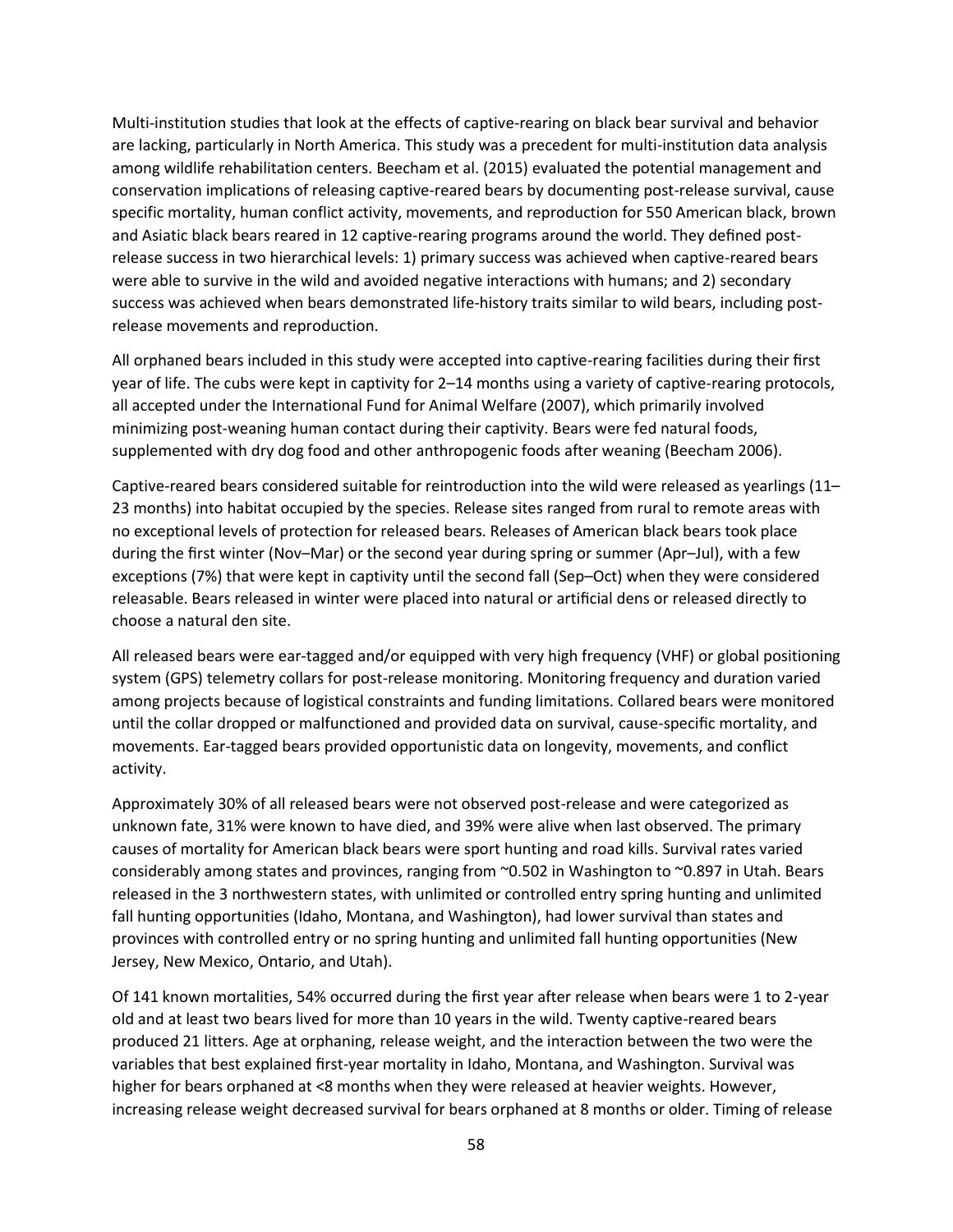(e.g., fall versus spring/summer) did not affect survival rates in comparison to wild conspecifics. There were no differences in survival between winter released bears <12 months of age and spring and summer releases of yearlings, or when comparing den releases with other hard-release methods.

Black bears showed no homing tendencies toward their rearing facility. The majority of released black bears (94.2%) were not documented to be involved in conflicts. No agonistic behaviors towards humans were reported for any captive-reared bears. Most conflicts were documented during the first year after release. Spring and fall release period and hard versus soft release method did not affect the probability of bears being involved in conflicts. Beecham et al. (2015) did not find any difference in the probability of being involved in a conflict, regardless of whether the cub was born to mothers with a known history of conflict behavior or born to mothers with no known history of conflict behavior. The probability of a bear being involved in a conflict increased with the length of time in captivity and decreased with heavier release weight. Increasing release weight had a larger effect on reducing conflict probability for bears held in captivity for longer periods of time (i.e., >6 months) but was less important when bears were in captivity for shorter periods.

Low release weight and longer periods of captivity increased the probability of post-release conflicts, suggesting that keeping bears in captivity for longer periods to increase their weight prior to release, which results in higher survival, may be an acceptable risk if the probability of conflict with humans is low in the release area. Otherwise, it is advisable to maximize growth rates and reduce the length of time bear are in captivity, to increase survival rates and reduce the potential for human-bear conflicts in the first year post-release.

## Binks (2008)

*Summary: This is one of the first multi-institutional studies, though all study animals came from and were returned to Ontario. This study compared differences in success rates for captively-reared bears given three captive-rearing practices ranging from more human contact and a less natural setting, to no human contact and a highly natural setting. Bears were collared and tracked for this study. Bears had similar survival rates and rates of conflicts with people, regardless of the captive-rearing setting. This may be particularly true if bears are released into a remote settings. There was no difference in survival between released bears when considered against their wild counterparts.* 

Binks (2008) provided information about post-release survival and behavior of orphaned and shelterreared black bear cubs and its implications for conflict bear management and control. Binks (2008) tested the two main hypotheses:

1. Shelter methodology influences the post-release behavior of shelter-reared, juvenile black bears. He predicted that shelters which follow a captive-rearing protocol approximating natural conditions would release bears behaving similarly to wild-reared juveniles, while large protocol departures from natural conditions would most modify behavior in the wild.

2. Deviations from normal behavior negatively affect the post-release physical condition and survival of shelter-reared bears. Binks (2008) predicted that shelter protocols that made little or no attempt to approximate natural conditions would decrease the physical fitness and increase the mortality of the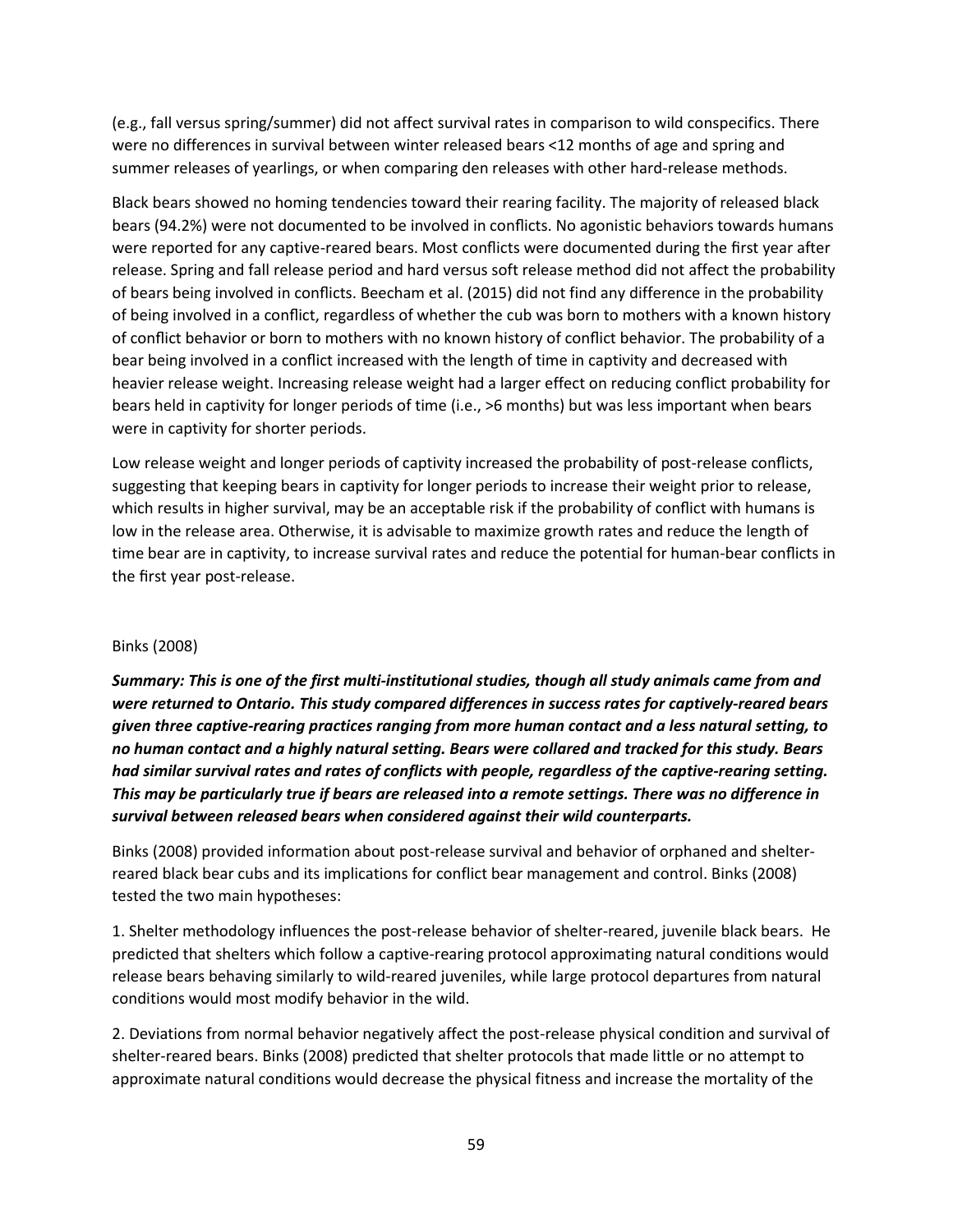released bears. Shelter protocols that approximated natural conditions would increase fitness and survival of the released bears.

In the spring of 2002, sixty orphaned and shelter-reared black bear yearlings (30 males, 30 females) from three central Ontario wildlife shelters were radio-collared prior to release. All bears were monitored until emergence from dens in March-April 2003. The three groups of shelter-reared study animals were compared to a control group of wild-reared bears of the same age, opportunistically captured from May through to September of 2002 while mitigating human-bear conflicts. Binks (2008) noted that the sample size for the study was lower than desired to detect the desired difference in effective size for some indices, and stressed this as a limitation of the study. Given the data, post-release movements of shelter-reared and control bears were systematically monitored by radio-telemetry. No differences in post-release dispersal were found among study groups. Study bears were checked in dens during March 2003. A den quality index, which included insulation, elevation, slope and aspect, also showed no differences among shelter and control bear groups. Morphometric parameters used to assess body condition of study bears showed no differences among groups and there were no differences among study bear groups in estimated survival rate.

## Blair (2018)

## *Summary: This is the first major study where a large number of bears were collared and tracked with GPS collars. All study animals came from one facility. This study compared differences in success rates for captively-reared bears with published rates for survival and conflicts from studies in the same release area. There was no difference in survival between released bears when considered against their wild counterparts.*

The objectives of this study were to (1) estimate first-year survival, (2) identify key variables affecting survival, (3) determine cause-specific mortality, and (4) assess conflict behavior of bears following captive-rearing and release from a rehabilitation facility, Appalachian Bear Rescue (ABR), in Townsend, Tennessee, USA. Blair (2018) hypothesized that captively-reared bears would survive at similar rates, die from similar causes, and engage in similar conflict behavior to wild conspecifics. He collared 42 black bear cubs and yearlings from ABR with Global Positioning System (GPS) wildlife tracking collars during 2015 and 2016 and released them in either Great Smoky Mountains National Park (GSMNP) or Cherokee National Forest (CNF). Wildlife agencies provided reports of released bears in conflict situations. Blair (2018) used a known-fate method to estimate survival. He treated lost telemetry signals as collar failure on a living bear (optimistic estimate) or as collar destruction related to mortality (pessimistic estimate). Pessimistic and optimistic estimates of overall annual survival of bears were 0.88 and 0.93, respectively. Survival for bears released as cubs was lower than for bears released as yearlings, and the major cause of mortality was vehicular-collisions. Three of 42 bears released from ABR engaged in conflict up to one year post-release. Survival rates, cause-specific mortality, and engagement in post-release conflict of study bears was similar to published reports for wild conspecifics.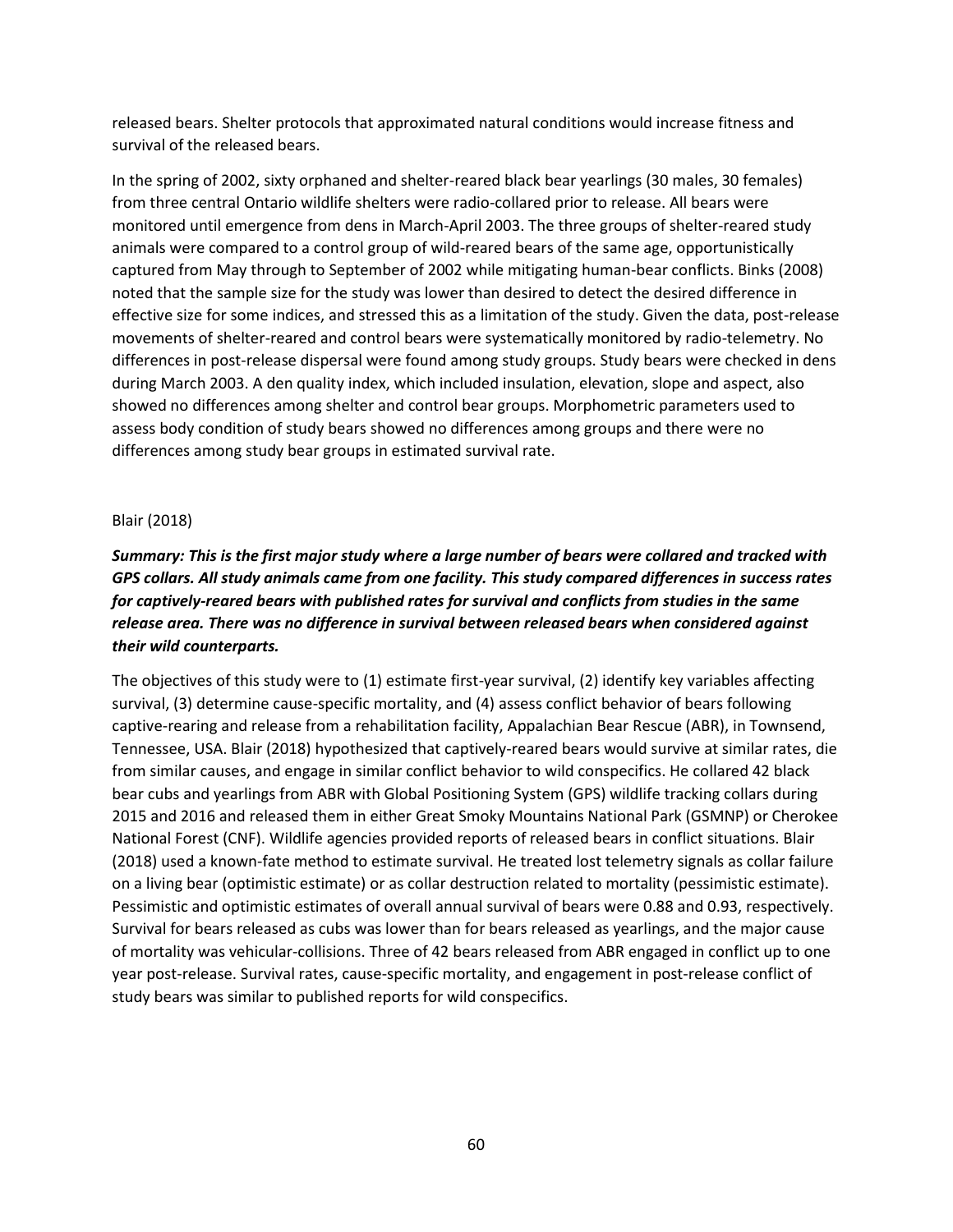## Cant (2003)

## *Summary: This study used phone and written questionnaires to get information from 39 black bear rehabilitation facilities across North America on captive-rearing practices and captive-rearing success rates. This study showed, as reported by rehabilitators, that a variety of captive-rearing practices can be used to rear bears and successfully release them back in to the wild.*

Cant (2003) sent out surveys to 39 wildlife rehabilitation centers (9 in Canada and 30 in the United States) to obtain information on how cubs are raised and released. The survey asked questions on captive-rearing considered pertinent to the care of cubs, including feeding, housing, health and sanitation, handling and human exposure, hibernation, releases, funding and expenses, and government relations.

The rehabilitation centers represented an array of wildlife captive-rearing practices, ranging from small, home-based programs taking in fewer than a hundred animals a year to large, fully-staffed facilities receiving several thousand animals, annually. Rehabilitators relied mainly on donations and grants to conduct operations. Rehabilitators cared for a total of 144 cubs a year on average, at a mean cost of \$154 per bear each month.

Given that black bears pose a potential threat to human safety, rehabilitators expressed awareness of the risks associated with handling and human exposure. Participants indicated they were careful to limit contact with cubs and keep caretaker numbers to a minimum. Cubs were also housed in groups to reduce habituation and permit normal social development. Efforts were made to feed natural foods and provide an environment that allowed for hibernation and stimulated natural behaviors such as climbing, playing, and foraging. Although generally free of serious health concerns, cubs received veterinary treatment as needed. Facilitated by government wildlife agencies, cubs were released back into the wild at an average age of 14 months.

Cant's (2003) findings suggested that a variety of methods could be used to successfully raise cubs to release. Cant (2003) concluded from her multi-institution, multiyear study that black bears are suitable captive-rearing candidates. She suggested that rehabilitators can raise and release cubs using nonuniform methods, while achieving high survival rates and weights compared to bears at a similar age in as in the wild.

## Clark et al. (2002)

## *Summary: This study looked at short term survival of a small sample of radio-tracked captively-reared bears, released into the Smoky Mountains. Their results suggest that short-term survival (to 180 days) of captively-reared orphaned bears was high in comparison to wild bears.*

The objective of this study was to estimate short-term survival of orphaned American black bears captively-reared and released into the Smoky Mountains. Between January 1998 and July 1998, Clark et al. (2002) released 11 captively-reared orphaned bears (6 males, 5 females) into the Smoky Mountains of Tennessee and North Carolina. Age of bears at time of release ranged from 11 to 18 months old. They monitored released bears via radio-telemetry from January 1998 to October 1998. Although they documented no mortality of bears, the fate of 2 bears in the study was unknown. Maximum survival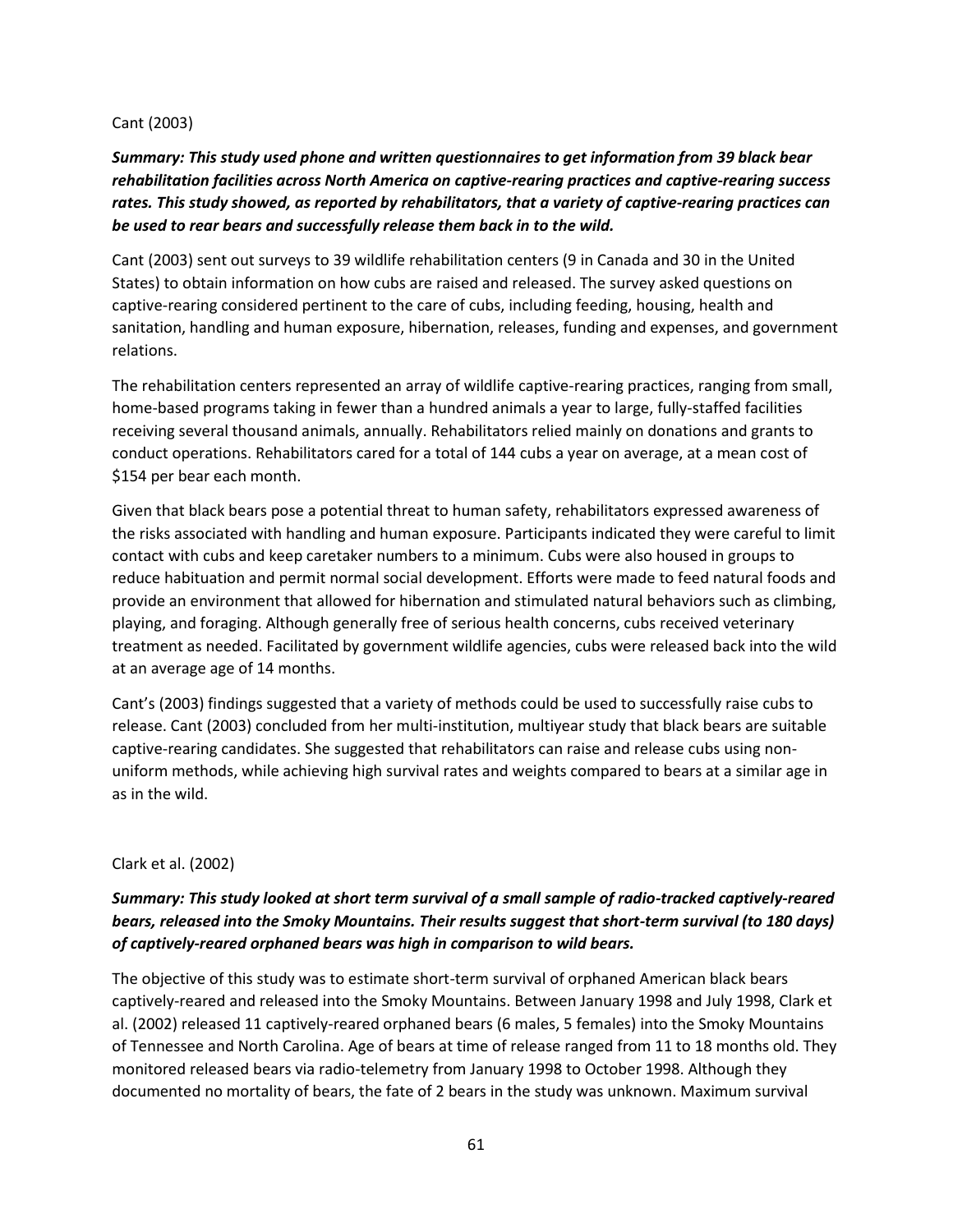(assuming 2 bears of unknown fate survived) to 180 days post-release was 1.00 (95% CI = 0.22-1.00), and minimum survival (assuming 2 bears with unknown fate died) to 120 and 180 days post-release ranged from 0.90 (95% CI = 0.69-1.00) to 0.77 (95% CI = 0.26-1.00), respectively. Their results suggest that short-term survival (to 180 days) of captively-reared orphaned bears was high in comparison to wild bears.

#### Myers (2016)

## *Summary: This is the only study to look at personality in bears and the implications of personality on the success of captive-rearing. Meyers used GPS collars to investigate the immediate post-release movements, denning chronology, release-site fidelity, and season-delineated movements, home ranges, and resource use for six, orphaned and captively-reared black bears.*

This study demonstrated the first application of captive behavior tests for the investigation into black bear personality, defined by consistency in the individual differences in behavior across time or context. Behavior testing in other species has revealed that many traits exhibited in captivity often translate to wild behavior; however, this had not yet been investigated for black bears. Through open field, novel object, startle object, and focal-animal sampling, Meyers investigate the potential for personality in six black bear cubs. Results indicate consistency in behavior across five metrics for the bold-shy axis, and eight sampling events measuring responses for the activity axis, thus indicating personality. However, analysis to identify correlations to wild activity metrics did not yield strong statistical support.

Meyers used GPS collars, resource selection functions, and generalized linear mixed models, to investigate the immediate post-release movements, denning chronology, release-site fidelity, and season-delineated movements, home ranges, and resource use for six, orphaned and captively-reared black bears. This study was the first application of GPS monitoring and resource selection for captivelyreared black bears. Data from this study provided insights into the activity of released captively-reared black bear cubs, highlighted trends among the release cohort, and illustrate the variability of individual behavior. Results indicate species-typical behaviors, with bears denning shortly after their releases, exhibiting elevated movement rates and dispersals during late-summer, preferential selection for certain habitat types based on season, and no utilization of anthropogenic-resources.

#### Patrascu (Abstract only)

## *Summary: This abstract summarizes a case study of one Romanian bear that was injured. The study shows the degree to which an animal can be injured, rehabilitated, and still exhibit behavior on par with wild conspecifics.*

In August 2012 a six months old male bear cub was found injured and abandoned by its mother. The cub was hit by a train, lost his right foreleg, and was unable to follow his mother. The cub was rescued and transported to an Animal Rescue Centre in Focsani, where it underwent surgery. During his 8-month recovery, he had minimal human contact and was considered wary of people upon release. Once fit for release, the bear was relocated to the orphan bear cub center in Balan. He was fitted with a GPS collar, and then soft-released. He left the rehabilitation center in June 2013 and established his home range in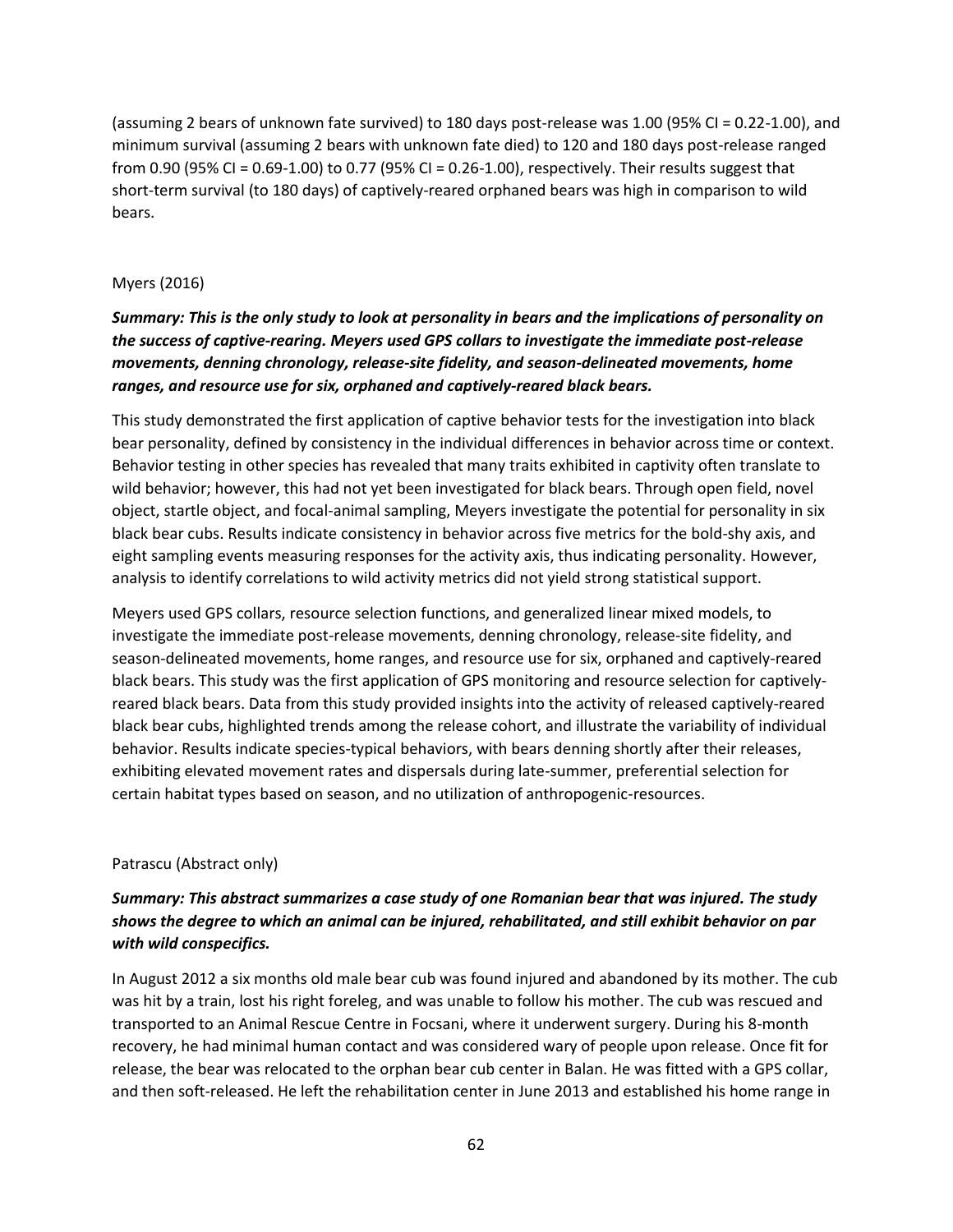the Hasmasi Mountains near the center. When compared to two, same-aged, non-disabled wild conspecifics, his home range size and daily movements showed similar habitat use patterns. There was no abnormal behavior in roaming, though the bear was limited in daily distances. The study team continues to monitor the bear to assess its survival rate.

#### Smith et al. (2016)

*Summary: Smith et al. (2016) evaluated the release of captively-reared, orphan black bears in northern New Hampshire. Eleven yearling bears (9 males and 2 female) were outfitted with GPS radiocollars. This study showed that in years where foods crops are poor, captively-reared bears, released that year, are prone to conflicts and mortality. However, rates of conflicts and mortalities were also similarly higher for wild conspecifics.* 

Smith et al. (2016) release captively-reared, orphan black bears in northern New Hampshire. Eleven bears (9 males and 2 females) were outfitted with GPS radio-collars and released during May and June of 2011 and 2012. Bears released in 2011 had high apparent survival and were not observed or reported in any conflicts. No bears released in 2012 survived, and all were involved in minor human-bear conflicts. In 2011, bears had access to and used abundant natural forages or habitat. In 2012 abundance of soft and hard mast was lower. Conflict behavior, and consequently survival, was inversely related to availability of natural forage. Conflict behaviors reflected the record number (1,108) of conflicts statewide in 2012, 117% higher than those reported in 2011 and 78% higher than the preceding 10-year average. However, the conflicts involving study bears were relatively minor and did not require major management action (e.g., removal) based on New Hampshire's nuisance bear policy. For example, one male pilfered a birdfeeder in early June, but ceased after the feeder was removed. The overall survival (6 of 10) achieved during the 6-month post-release period indicated that most released bears were not overly susceptible to mortality, including hunter harvest during the first fall.

Winslow and Murphy (2018; Post-Release Conflicts with Humans by Captive-Rehabilitated New - Mexico Black Bears)

*Summary: Winslow and Murphy (2018) investigated factors that may have influenced post-release conflicts with humans by captive-reared American black bears in New Mexico, USA. They considered the success rates for 215 injured or ill wild bears and orphaned bear cubs that were captive-reared. Age classes were cub (< 1 year), subadult (≥ 1 < 4 years), and adult (≥ 4 years). Their results suggested that the probability of post-release conflicts with humans by captive-reared bears in New Mexico may increase with bear age at the time of intake to a rehabilitation facility. However, the study acknowledges limitations with knowing the conflict history that subadult or adult bears had prior to captive-rearing.*

Winslow and Murphy (2018) investigated factors that may have influenced post-release conflicts with humans by captive-reared American black bears in New Mexico, USA. During 2001–2016, 256 injured or ill wild bears and orphaned bear cubs were captive-reared (16 bears/year). They sexed and assigned age class (cub  $\lceil$ < 1 year]; subadult  $\lceil$  ≥ 1 < 4 years]; adult  $\lceil$  ≥ 4 years]). All bears were given a uniquely numbered ear tag prior to being hard-released (i.e., released without an acclimation period) in primary